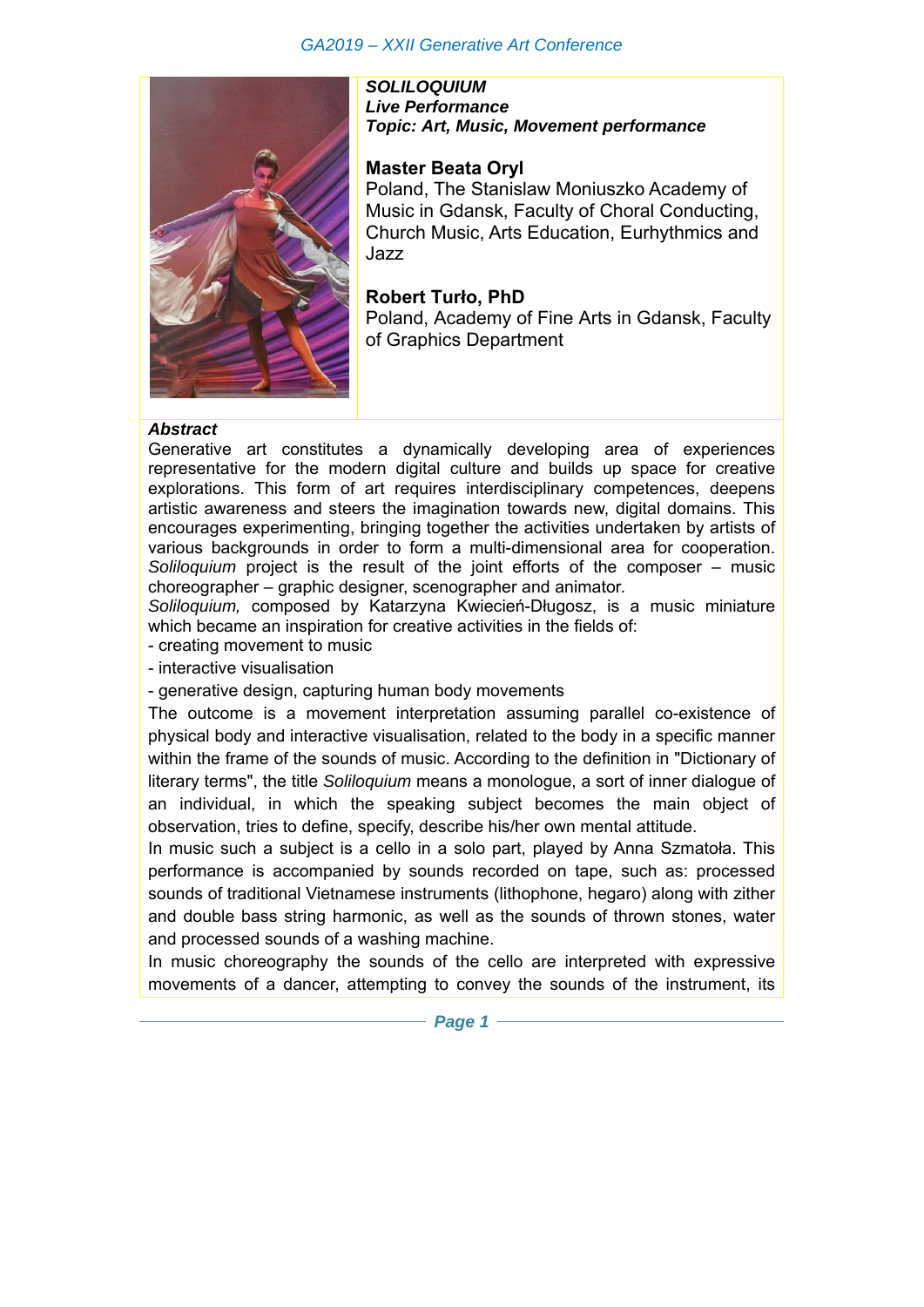#### *GA2019 – XXII Generative Art Conference*

melody, rhythm, articulation, dynamics and tempo through the body's plasticity. Movements refer directly to the sound of the cello and are its vivid visualisation in the form of gestures and body movement sequences in space. Other recorded and processed sounds on tape are interpreted by interactive visualisation, creating movable scenography (displaying animated images on spatial objects, thanks to which they gain entirely new dimensions and/or are vivified).

The second dimension of the spectacle is created by means of movable visualisation. Dancer interacts with the light, either pursuing it or giving it a new direction.

Dancer's movements, in terms of stage design and dynamics, are complemented by animation-related activity in two ways:

1. Dancer's movements (cello) are interpreted directly by means of software and processed, resulting in simultaneous animation of the previously designed multilayered graphic object. This part of scenography is of interactive nature, brought about by choreography. **2.** The

layer of complementing digital "sounds on tape" will be also interpreted with previously made synchronised animated images, creating the environment based on graphic and light elements for dancer's main choreographic activities and for the choreography of the graphic outline made by her movements.

Video projectors will be used to display the activities connected with scenography and animated images.

The aim of this project is to take a look at music and movement from the virtual world perspective and to search for the means of expression attempting to create an aesthetic piece of art.

| email/address<br>webe.o@interia.pl<br>turb@o2.pl | <b>Key words:</b> generative art, virtual reality,<br>generative music, contemporary Polish music,<br>body movement, music choreography                     |
|--------------------------------------------------|-------------------------------------------------------------------------------------------------------------------------------------------------------------|
|                                                  | <b>Main References:</b><br>Beata Oryl, choreography: "Francesca da Rimini" by<br>Sergiej<br>Rachmaninow, venue: Baltic Opera, Gdańsk, 2014                  |
|                                                  | Beata Oryl, preparation of stage movement for the<br>theatrical performance " Śmierć Byron'a" ["Death of<br>Byron"] venue: Gdańsk Shakespeare Theatre, 2015 |
|                                                  | Beata Oryl, director and choreographer of the concert<br>"Z miłości do niepodległej" ["For the love of<br>independence"] venue: Forest Opera, Sopot, 2018   |
|                                                  |                                                                                                                                                             |

*Page 2* –